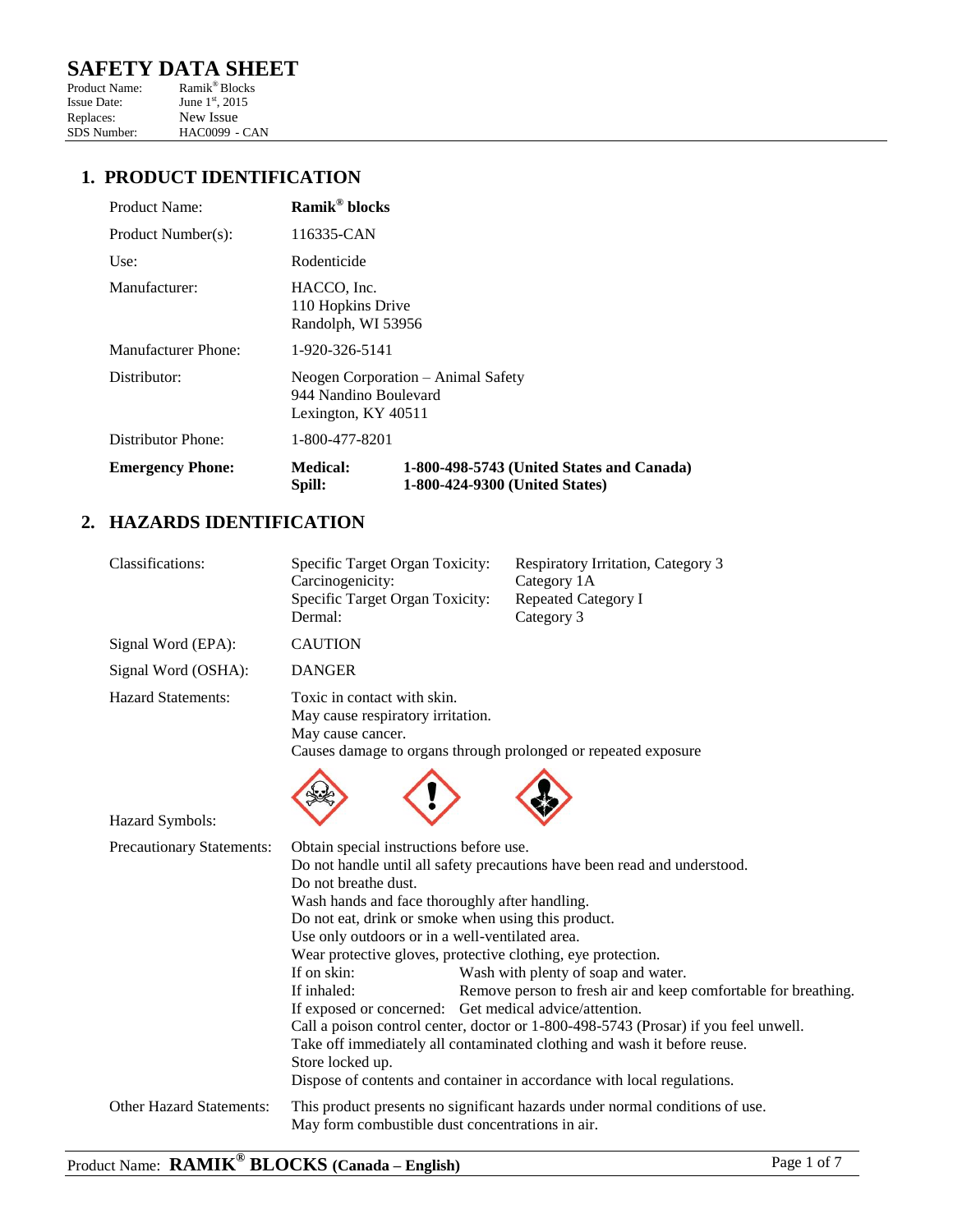$HAC0099 - CAN$ 

## **3. COMPOSITION/INFORMATION ON INGREDIENTS**

| <b>Chemical Name</b> | <b>Common Name</b> | <b>CAS Number</b> | Concer  |
|----------------------|--------------------|-------------------|---------|
| Diphacinone          | Diphacinone        | 82-66-6           | 0.005%  |
| Grain                | Grain              | Not Applicable    | Trade S |
| Flavorings           | <b>Flavorings</b>  | Not Applicable    | Trade S |
| Green Colorant       | Green Colorant     | Not Applicable    | Trade S |

**CAS Number CONS CONS CONS CONS CONS CONS CONS CONS CONS CONS CONS CONS CONS CONS CONS CONS CONS CONS CONS CONS CONS CONS CONS CONS CONS CONS CONS CONS CONS CONS** Green Colorant Not Applicable

Grain Grain Not Applicable Trade Secret Flavorings Not Applicable Trade Secret<br>
Green Colorant Not Applicable Trade Secret<br>
Not Applicable Trade Secret

Ingredients not precisely identified are proprietary or non-hazardous. Values are not product specifications.

## **4. FIRST AID MEASURES**

Have the product container, label, or Material Safety Data Sheet with you when calling 800-498-5743, a poison control center or doctor, or going for treatment.

- Ingestion: If swallowed: Call 1-800-498-5743, a poison control center or doctor immediately for treatment advice. Have the person sip a glass of water if able to swallow. Do not induce vomiting unless told to do so after calling 1-800-498-5743 or by a poison control center or doctor. Do not give anything by mouth to an unconscious person.
- Eye Contact: If in eyes: Hold eye open and rinse slowly and gently with water for 15-20 minutes. Remove contact lenses, if present, after 5 minutes, then continue rinsing eye. Call 1-800-498-5743, a poison control center or doctor for treatment advice.
- Skin Contact: If on skin or clothing: Take off contaminated clothing. Wash skin with soap and water.

Inhalation: Not applicable.

Most Important Symptoms/Effects:

Anticoagulant effects.

Indication of immediate medical attention and special treatment needed:

This product contains anticoagulants with an effect similar to warfarin in that they act by interfering with the synthesis of prothrombin. The specific measure is the prothrombin time. Note this may not become prolonged until 12-18 hours after ingestion. The specific antidote is Vitamin  $K_1$  (Phytomenandione BP).

Antidote must be administered under medical supervision. Initially, antidote should be given by injection (10-20 mg, or 0.25 mg/kg for children, by slow intravenous infusion at a rate of 1 mg/minute. In severe cases the use of fresh frozen plasma may be required). Maintenance treatment is given orally (40 mg/day in divided doses for adults; up to 20 mg/day in divided doses for children). The prothrombin time and the hemoglobin should be monitored. Patients should be kept under medical supervision until the prothrombin time has been normal for 3 consecutive days. Oral treatment may need to be continued for several weeks. (20 mg/day in divided doses for adults, and up to 20 mg/day in divided doses for children). (For animal cases the dose is 2-5 mg/kg).

Further information is available from the Prosar Emergency Number (1-800-498-5743) provided in this documents.

## **5. FIRE FIGHTING MEASURES**

Suitable (and unsuitable) extinguishing media:

Use dry chemical, foam or  $CO_2$  extinguishing media. If water is to be used to fight fire, dike and collect run-off.

Specific Hazards:

During a fire, irritating and possible toxic gases may be generated by thermal decomposition of combustion.

Special protective equipment and precautions for firefighters:

Wear full protective clothing and self-contained breathing apparatus. Evacuate nonessential personnel from the area to prevent human exposure to fire, smoke, fumes or product of combustion.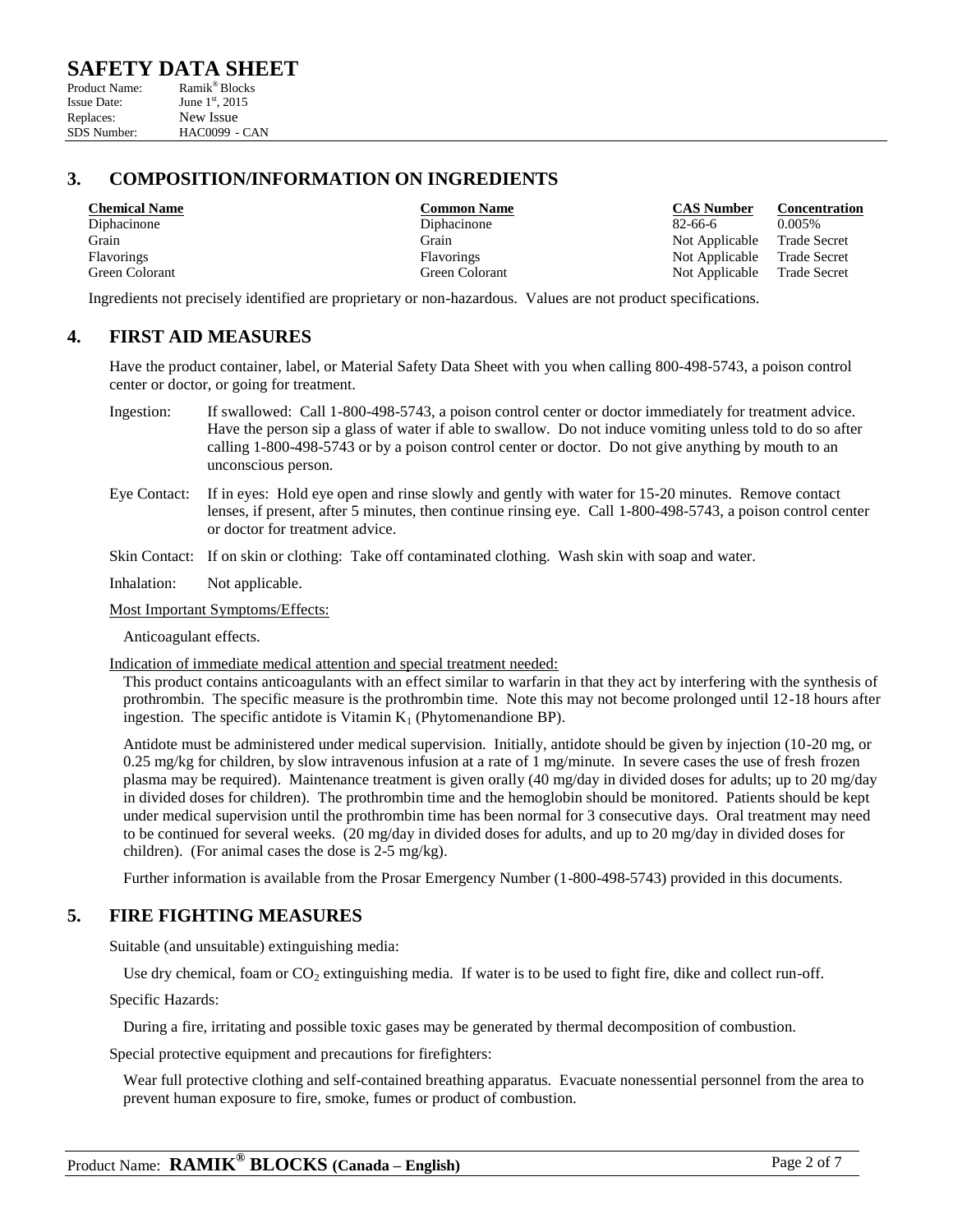# **SAFETY DATA SHEET**<br>Product Name: Ramik®Blocks

Product Name: Ramik<sup>®</sup> Blocks<br>Issue Date: June 1<sup>st</sup>, 2015 June  $1<sup>st</sup>$ , 2015 Replaces: New Issue<br>SDS Number: HAC0099 - $HAC0099 - CAN$ 

## **6. ACCIDENTAL RELEASE MEASURES**

Personal precautions, protective equipment and emergency procedures:

Follow exposure controls/personal protection outlined in Section 8.

Methods and materials for containment and cleaning up:

Control the spill at its source. Clean up spills immediately, observing precautions outlines in Section 8. Sweep up material and place in a compatible disposal container. Once all material is collected, seal container and arrange for disposition.

## **7. HANDLING AND STORAGE**

Precautions for safe handling:

Store the material in a well-ventilated, secure rea out of reach of children and domestic animals. Do not store food, beverages or tobacco products in the storage area. Prevent eating, drinking, tobacco use and cosmetic application in areas where there is a potential for exposure to the material. Wash thoroughly with soap and water after handling.

Conditions for safe storage, including any incompatibilities:

Store locked up.

## **8. EXPOSURE CONTROLS/PERSONAL PROTECTION**

#### **THE FOLLOWING RECOMMENDATIONS FOR EXPOSURE CONTROLS/PERSONAL PROTECTION ARE INTENDED FOR THE MANUFACTURE, FORMULATION, PACKAGING, AND USE OF THIS PRODUCT.**

### **FOR COMMERCIAL APPLICATIONS AND/OR ON-FARM APPLICATIONS CONSULT THE PRODUCT LABEL.**

#### **Occupational Exposure Limit**

| <b>Chemical Name</b> |                                                                                                                                                                                                                                                                 | <b>OSHA PEL</b> | <b>ACGIH TLV</b> | <b>OTHER</b>    | <b>SOURCE</b>  |
|----------------------|-----------------------------------------------------------------------------------------------------------------------------------------------------------------------------------------------------------------------------------------------------------------|-----------------|------------------|-----------------|----------------|
| Diphacinone          |                                                                                                                                                                                                                                                                 | Not Established | Not Established  | Not Established | Not Applicable |
| Grain                |                                                                                                                                                                                                                                                                 | Not Established | Not Established  | Not Established | Not Applicable |
| Flavorings           |                                                                                                                                                                                                                                                                 | Not Established | Not Established  | Not Established | Not Applicable |
| Green Colorant       |                                                                                                                                                                                                                                                                 | Not Established | Not Established  | Not Established | Not Applicable |
| Ingestion:           | Prevent eating, drinking, tobacco usage and cosmetic application in areas where there is a potential for<br>exposure to the material. Wash thoroughly with soap and water after handling.                                                                       |                 |                  |                 |                |
| Eye Contact:         | Eye protection is not required for normal handling. Where eye contact is likely, wear tight-fitting chemical<br>goggles.                                                                                                                                        |                 |                  |                 |                |
| Skin Contact:        | Gloves are not required for normal handling. Where heavy contact is likely, wear chemical resistant (such<br>as nitrile or butyl) gloves.                                                                                                                       |                 |                  |                 |                |
| Inhalation:          | Respiratory protection is not required for normal handling. In the event of an unusual dust exposure, use<br>engineering controls or a NIOSH-approved particulate respirator (N, P, R, or HE filter) to keep exposure<br>below the Occupational Exposure Limit. |                 |                  |                 |                |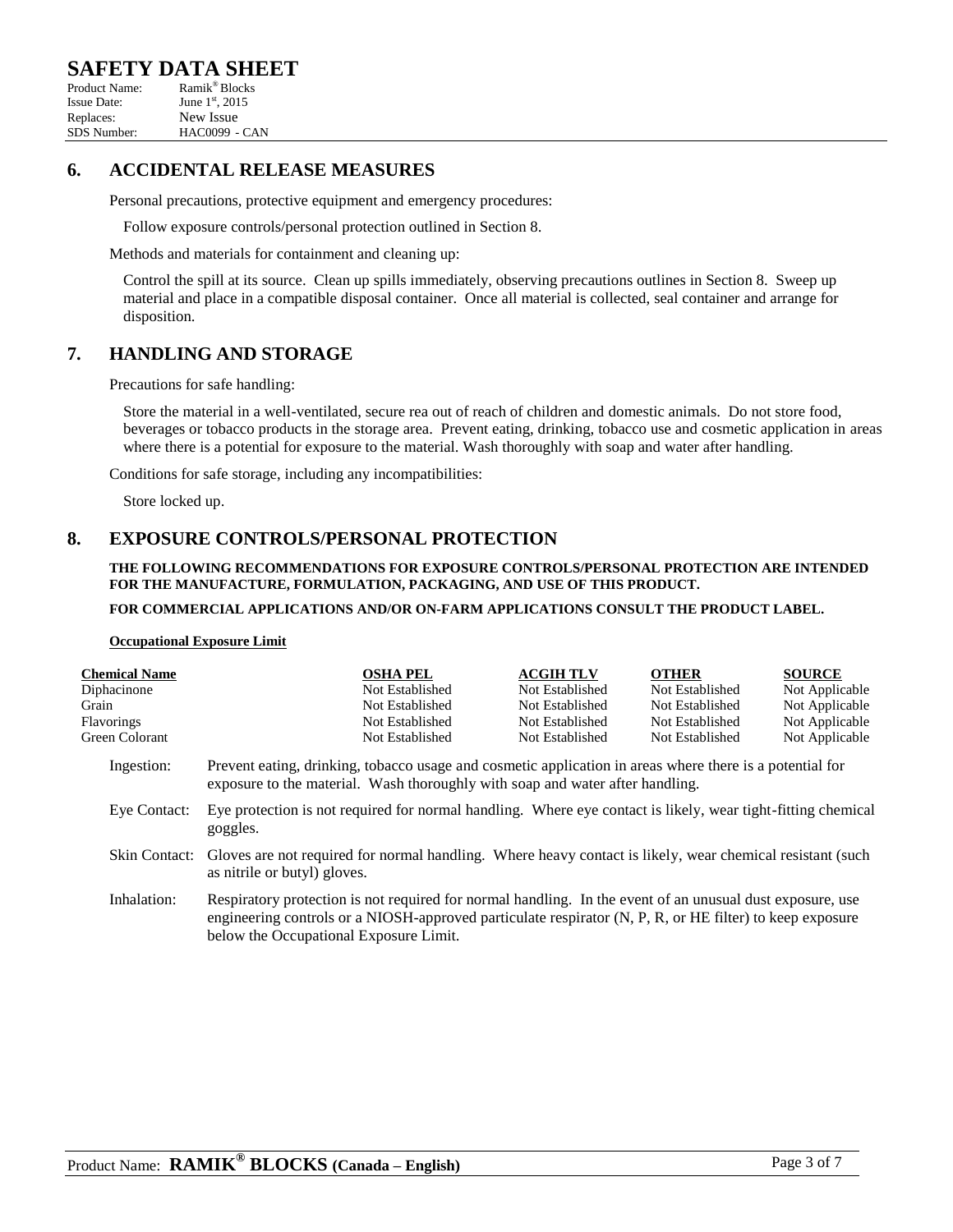# **SAFETY DATA SHEET**

| Product Name:      | Ramik <sup>®</sup> Blocks   |
|--------------------|-----------------------------|
| <b>Issue Date:</b> | June 1 <sup>st</sup> , 2015 |
| Replaces:          | New Issue                   |
| <b>SDS</b> Number: | $HAC0099 - CAN$             |

# **9. PHYSICAL AND CHEMICAL PROPERTIES**

| Appearance:                      | Green solid block                        |
|----------------------------------|------------------------------------------|
| Odor:                            | Faint wax odor                           |
| $pH$ :                           | Not Available                            |
| <b>Melting Point:</b>            | $130^{\circ}F$ (wax)                     |
| Freezing Point:                  | Not Available                            |
| Boiling Point and Boiling Range: | Not Available                            |
| Flash Point (Test Method):       | Not Available                            |
| Flammable Limits (% in air):     | Not Available                            |
| Flammability:                    | Not Available                            |
| Vapor Pressure:                  | Not Available                            |
| Vapor Density:                   | Not Available                            |
| <b>Relative Density:</b>         | $63.00$ lbs/ft <sup>3</sup>              |
| Solubility (ies):                | Slightly Soluble (Diphacinone Technical) |
| <b>Partition Coefficient:</b>    | Not Available                            |
| Viscosity:                       | Not Available                            |
| Other:                           | Not Available                            |
|                                  |                                          |

# **10. STABILTY AND REACTIVITY**

| Reactivity:                                  | Not reactive                                   |
|----------------------------------------------|------------------------------------------------|
| <b>Chemical Stability:</b>                   | Stable under normal use and storage conditions |
| <b>Possible Hazardous Reactions:</b>         | Will not occur                                 |
| Conditions to Avoid:                         | None known                                     |
| Incompatible Materials:                      | None known                                     |
| Hazardous Decomposition Products: None known |                                                |

# **11. TOXICOLOGICAL INFORMATION**

### Health Effects Information

| Likely routes of exposure:                                                | Dermal, inhalation    |
|---------------------------------------------------------------------------|-----------------------|
| Symptoms of exposure:                                                     | Anticoagulant effects |
| Delayed, immediate and chronic effects of exposure: Anticoagulant effects |                       |

Numerical Measures of Toxicity (Acute Toxicity/Irritation Studies – Finished Product)

| Ingestion:          | Oral $LD_{50}$ (Rat):                        | $>7$ mg/kg body weight        |
|---------------------|----------------------------------------------|-------------------------------|
| Dermal:             | Dermal $LD_{50}$ (Rabbit):                   | $>10$ mg/kg body weight       |
| Inhalation:         | Inhalation $LC_{50}$ (Rat):                  | $\langle$ 1 mg/kg body weight |
| Eye Contact:        | See "Other Toxicity Information, Section 11" |                               |
| Skin Contact:       | See "Other Toxicity Information, Section 11" |                               |
| Skin Sensitization: | Not Available                                |                               |

## Reproductive/Developmental Effects

Not Available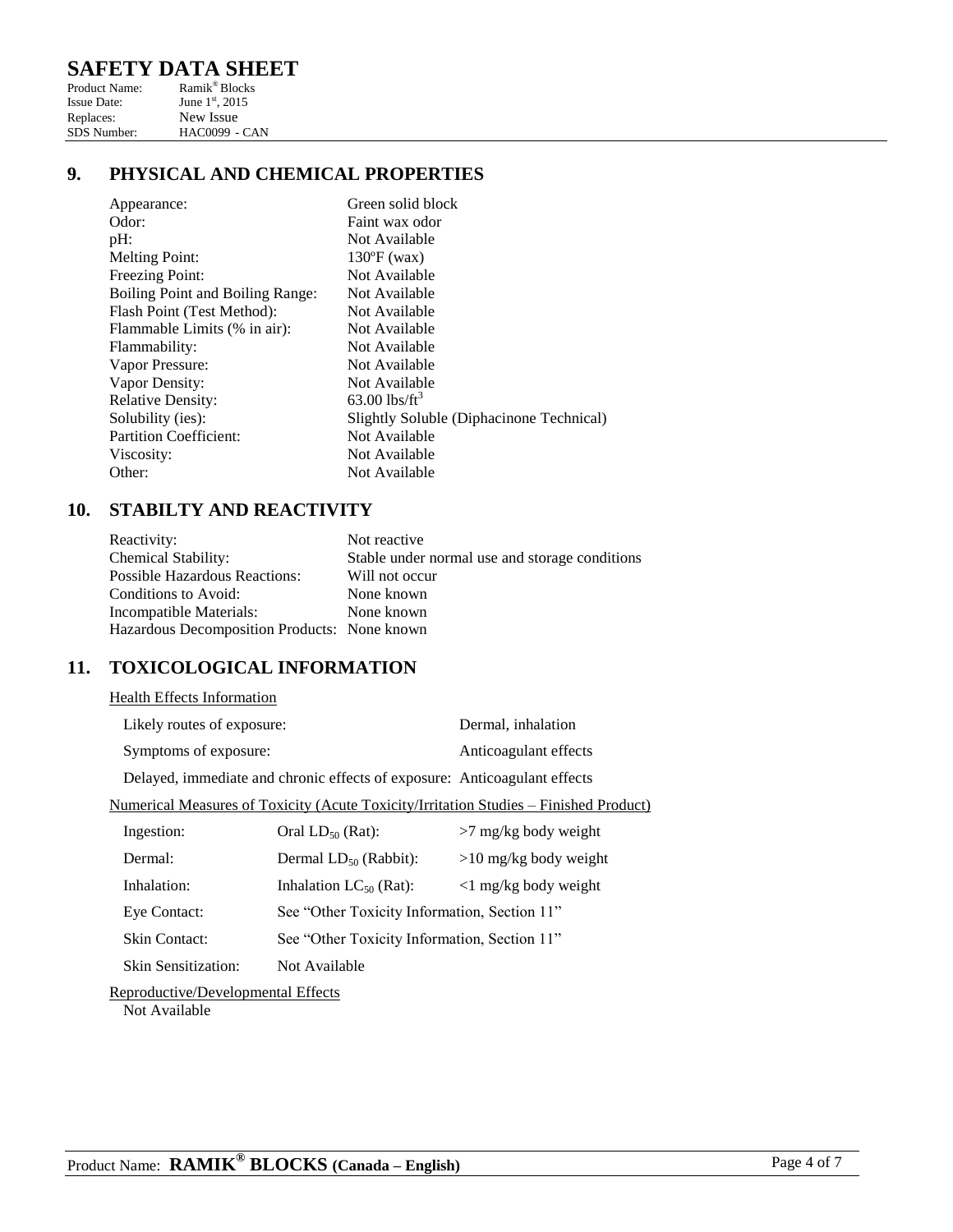# **SAFETY DATA SHEET**<br>Product Name: Ramik®Blocks

Product Name: Ramik<sup>®</sup> Blocks<br>Issue Date: June 1<sup>st</sup>, 2015 June  $1<sup>st</sup>$ , 2015 Replaces: New Issue<br>SDS Number: HAC0099 - $HAC0099 - CAN$ 

### Chronic/Subchronic Toxicity Studies

Diphacinone Technical: Not Available.

### Carcinogenicity

Diphacinone Technical: Unlikely to be carcinogenic.

2-Diphenylacetyl-1,3-Indandione No

**Chemical Name NTP / IARC / OSHA Carcinogen**

### Other Toxicity Information

Systemically toxic concentrations of this product will probably not be absorbed through human skin. No toxic effects are known to be associated with inhalation of dust from this material. No irritation is likely to develop following contact with human eyes. Irritation will probably not develop following contact with human skin.

Toxicity of Other Components

Not Applicable

Target Organs

*Active Ingredients*

Diphacinone Technical: Blood

*Inactive Ingredients*

Not Applicable

## **12. ECOLOGICAL INFORMATION**

Do not discharge effluent containing this product directly to water. Do not contaminate water when disposing of equipment wash water.

## **13. DISPOSAL CONSIDERATIONS**

Disposal: Do not reuse empty container except for holding additional product. Characteristic Waste: Not Applicable Listed Waste: Not Applicable

## **14. TRANSPORT INFORMATION**

## DOT Classification

| Proper Shipping Name: | Exterminator, Vermin, O/T Poison |
|-----------------------|----------------------------------|
| Hazard Class:         | Not Applicable                   |
| UN Number:            | Not Applicable                   |
| Packing Group:        | Not Applicable                   |
| Label:                | Not Applicable                   |
| Special Instructions: | Not Applicable                   |

IMDG Classification

| Proper Shipping Name: | Exterminator, Vermin, O/T Poison |
|-----------------------|----------------------------------|
| Hazard Class:         | Not Applicable                   |
| UN Number:            | Not Applicable                   |
| Packing Group:        | Not Applicable                   |
| Label:                | Not Applicable                   |
| Special Instructions: | Not Applicable                   |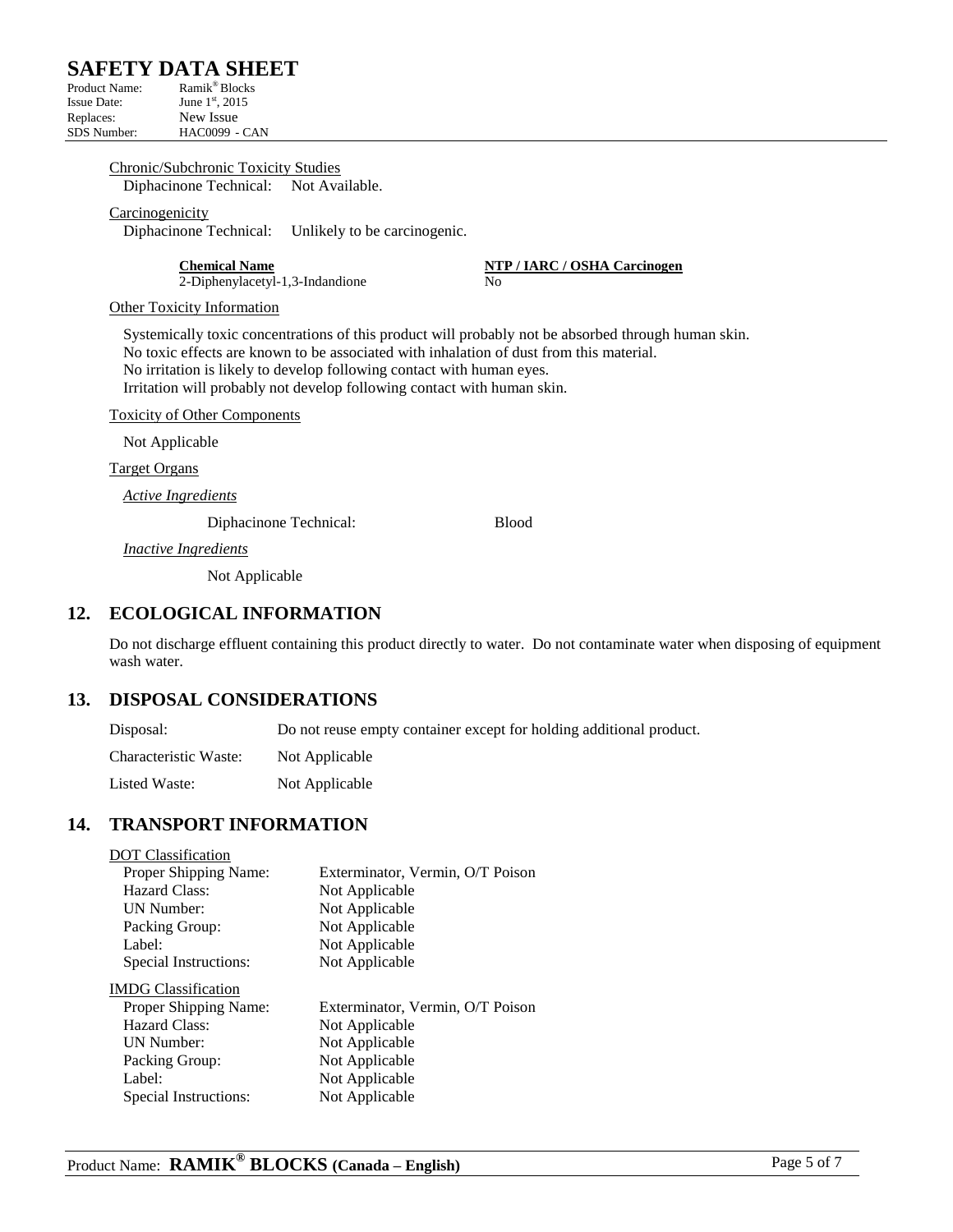# **SAFETY DATA SHEET**

| Product Name:      | Ramik <sup>®</sup> Blocks   |
|--------------------|-----------------------------|
| <b>Issue Date:</b> | June 1 <sup>st</sup> , 2015 |
| Replaces:          | New Issue                   |
| <b>SDS</b> Number: | $HAC0099 - CAN$             |

| <b>IATA</b> Classification |                                  |
|----------------------------|----------------------------------|
| Proper Shipping Name:      | Exterminator, Vermin, O/T Poison |
| Hazard Class:              | Not Applicable                   |
| <b>IJN Number:</b>         | Not Applicable                   |
| Packing Group:             | Not Applicable                   |
| Label:                     | Not Applicable                   |
| Special Instructions:      | Not Applicable                   |
| Canadian Classification    |                                  |
| Proper Shipping Name:      | Exterminator, Vermin, O/T Poison |
| Hazard Class:              | Not Applicable                   |
| <b>UN Number:</b>          | Not Applicable                   |
| Packing Group:             | Not Applicable                   |
| Label:                     | Not Applicable                   |
| Special Instructions:      | Not Applicable                   |

## **15. REGULATORY INFORMATION**

### Pesticide Registration

This chemical is a pesticide product registered by the Environmental Protection Agency and is subject to certain labeling requirements under federal pesticide law. These requirements differ from the classification criteria and hazard information required for safety data sheers and for workplace labels of non-pesticide chemicals. Following is the hazard information as required on the pesticide label.

Caution: Harmful if swallowed or absorbed through skin. Keep away from children, domestic animals and pets. Do not get in eyes, on skin or on clothing. All handlers (including applicators) must wear shoes plus socks, and gloves. Any person who retrieves carcasses or unused bait following application of this product must wear waterproof gloves.

| <b>Registration Number:</b>                                      | 26235 PCP Act                      |
|------------------------------------------------------------------|------------------------------------|
| EPA SARA Title III Classification                                |                                    |
| Section 311/312 Hazard Classes:                                  | Acute Health Hazard                |
| Section 313 Toxic Chemicals:                                     | Not Applicable                     |
| California Proposition 65 :                                      | Not Applicable                     |
| CERLA/SARA 302 Reportable Quantity (RO):                         | None                               |
| RCRA Hazardous Waste Classification (40 CFR 261): Not Applicable |                                    |
| <b>TSCA Status:</b>                                              | Exempt from TSCA, subject to FIFRA |